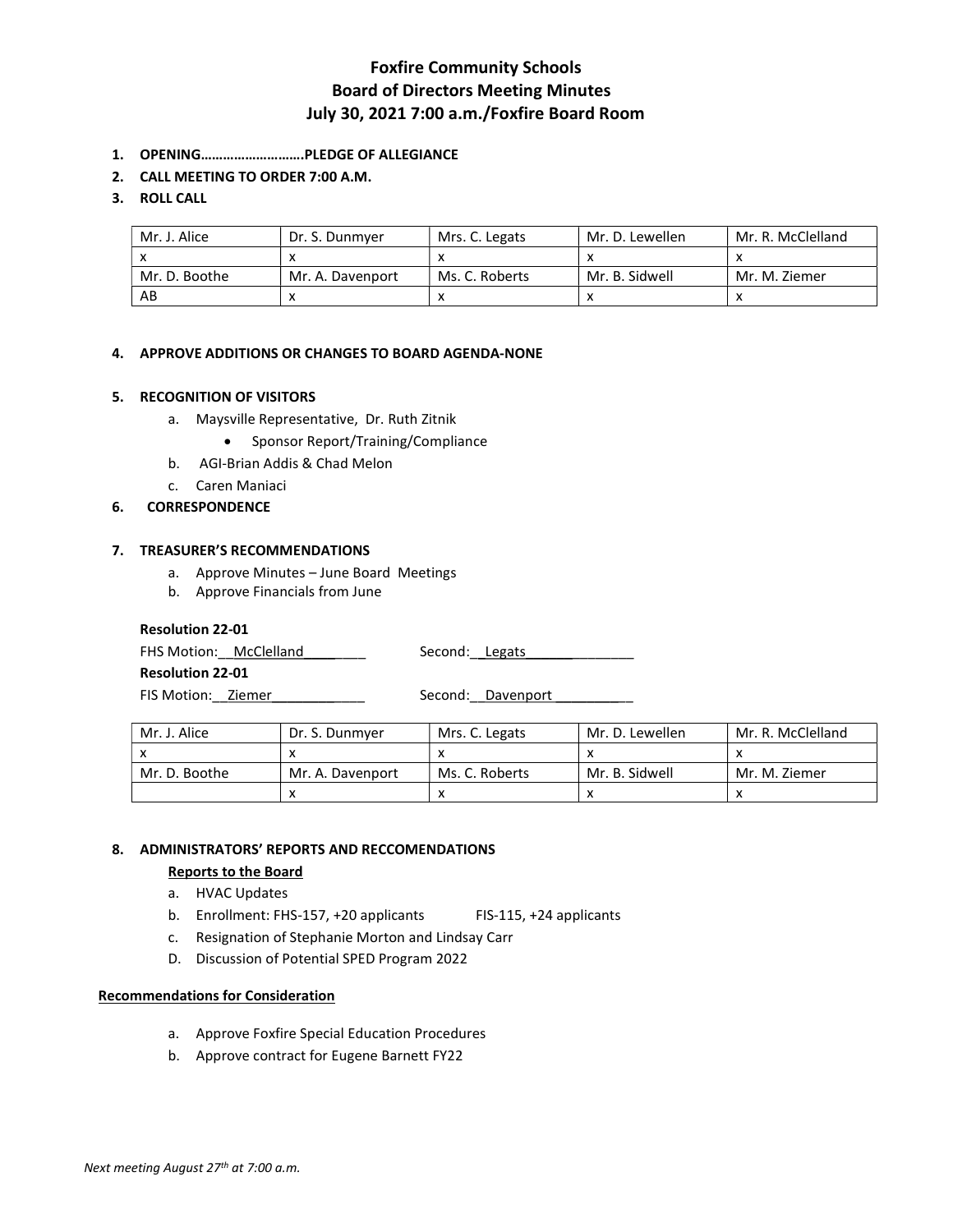# Foxfire Community Schools Board of Directors Meeting Minutes July 30, 2021 7:00 a.m./Foxfire Board Room

Resolution 22-02 FHS Motion: Alice Second: Lewellen Resolution 22-02 FIS Motion: Davenport examples are Second: Sidwell

| Mr. J. Alice  | Dr. S. Dunmver   | Mrs. C. Legats | Mr. D. Lewellen | Mr. R. McClelland |
|---------------|------------------|----------------|-----------------|-------------------|
|               |                  |                |                 |                   |
| Mr. D. Boothe | Mr. A. Davenport | Ms. C. Roberts | Mr. B. Sidwell  | Mr. M. Ziemer     |
|               |                  |                |                 |                   |

### 9. EXECUTIVE SESSION (If needed)

WHEREAS boards of education and other governmental bodies are required by statute "to take official action and to conduct all deliberations upon official business only in open meetings, unless the subject matter is specifically excepted by law";

WHEREAS "the minutes need only reflect the general subject matter of discussion in executive sessions"; and WHEREAS the members of a public body may hold an executive session only at a regular or special meeting for the sole purpose of consideration of any of the matters set forth below.

NOW THEREFORE BE IT RESOLVED under the provision of ORC 121.22, the board hereby enters executive session for the reason(s) herein stated:

### \_\_x \_ Personnel matters

- \_x\_Appointment of employee(s) (reemployment)
- \_\_\_ Promotion or compensation
- \_\_\_ Dismissal, discipline, or demotion of employee(s) or student(s)
- \_\_\_ Investigation of charges or complaints of employee(s) or student(s)
- **\_\_\_\_** Purchase or sale of property
- **\_\_\_\_\_** Conference with an attorney

\_\_\_\_\_ Preparing for, conducting, or reviewing negotiations or bargaining

- \_\_\_\_\_ Matters required by federal law or state statutes to be confidential
- Specialized details of security arrangements

Time Entered: 8:22

Time Exited: 8:54

### Resolution 22-03

FHS Motion: Alice The Second: McClelland

Resolution 22-03

FIS Motion: Davenport entity Second: Ziemer

| Mr. J. Alice  | Dr. S. Dunmyer   | Mrs. C. Legats | Mr. D. Lewellen | Mr. R. McClelland |
|---------------|------------------|----------------|-----------------|-------------------|
|               |                  |                |                 |                   |
| Mr. D. Boothe | Mr. A. Davenport | Ms. C. Roberts | Mr. B. Sidwell  | Mr. M. Ziemer     |
|               |                  |                |                 |                   |